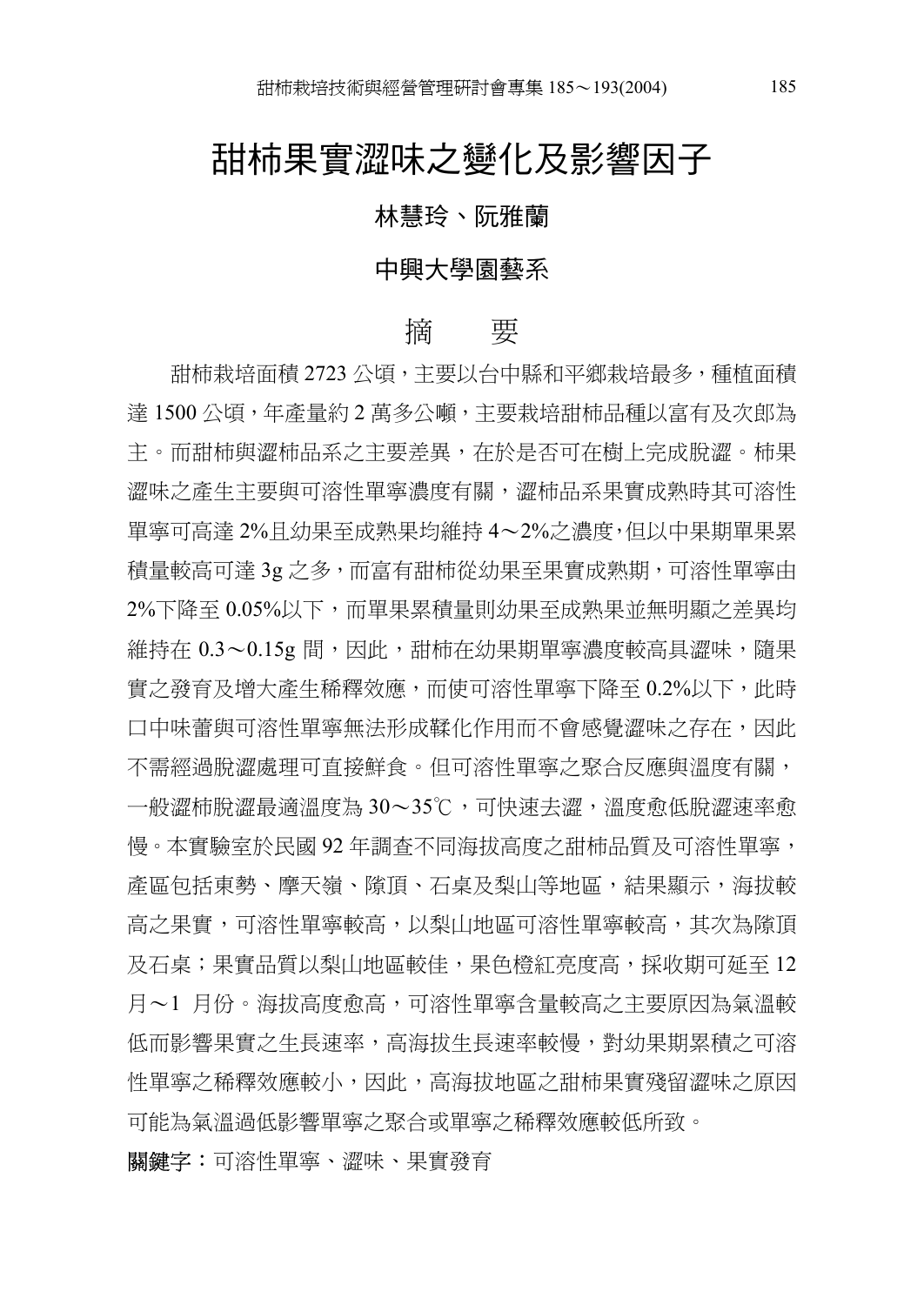## 前 言

柿(*Diospyros kaki* L.)屬柿樹科之落葉果樹,柿樹科的種類大約㈲ 400 種,其主要的原產地都近亞熱帶地區,通常柿果的生產,最主要且重要 的㈲ 4 個種,包括:*D. kaki* L., *D. lotus* L., *D. virginiana* L. 及 *D. oleifers* Cheng。*D. kaki* 是柿子之中供園藝栽培最重要的種,其果實可供鮮食或 柿餅,另外三個種,主要被用來當做柿子的根砧或是單寧的主要來源 (Taira et al., 1996)。世界主要柿產地年平均溫度從 10.3 至 21℃,可見柿 樹對氣候適應範圍很廣。本省柿之主要產區在中、南部海拔 1,000 公尺 以下的山坡地,集中在新竹、苗栗、台中及嘉義等地,根據民國 91 年台 灣農業年報指出,目前台灣柿樹種植面積 3,277 公頃,年產量為 34,747 公噸,栽培面積以台中縣最多。柿子的品種,依果實在樹上成熟時是否 能自然脫澀,分為澀柿(astringent)及甜柿(non-astringent)兩大系統。依果 肉顏色是否受到授粉的影響,分為無種子果肉色淡(呈黃色)和果肉色深 (呈褐色)有種子二大種類。可再進一步分為澀柿及甜柿,其細分為完全甜 柿(PCNA),如富有'Fuyu'、次郎'Jiro'、'Gosho'、'Suruga'其果肉有深褐 色單寧斑點,不完全甜柿 (PVNA) , 如 'Zenjimaru' 、 'Shogatsu' 、 'Mizushina'、'Amahyakume'、其果肉有深褐色單寧斑點,自然脫澀是否 完全,取決於種子的數目,完全澀柿(PCA),如'Yokono'、'Yotsumizo'、 'Gionbo',果肉沒有單寧斑點,不完全澀柿(PVA),如'Aizumishirazu'、 'Emon'、'Koshuhyakume',授粉後僅種子四周果肉有深褐色單寧聚合斑 點不具澀味,整個果實仍會感覺澀味之存在。

甜柿果實無論是否授粉,果實在樹上成熟的過程中,可溶性單寧 (soluble tannin)逐漸轉變為不可溶性單寧(insoluble tannin),可溶性單寧會 下降至 0.5%以下,成熟採下的果實均為甜柿,可立即食用,果肉通常有 微細褐斑出現。另外,甜柿易受溫度影響,果實成熟後期若氣溫過低, 會發生樹上脫澀不完全,著色不良,品質降低等情形,其界限在年平均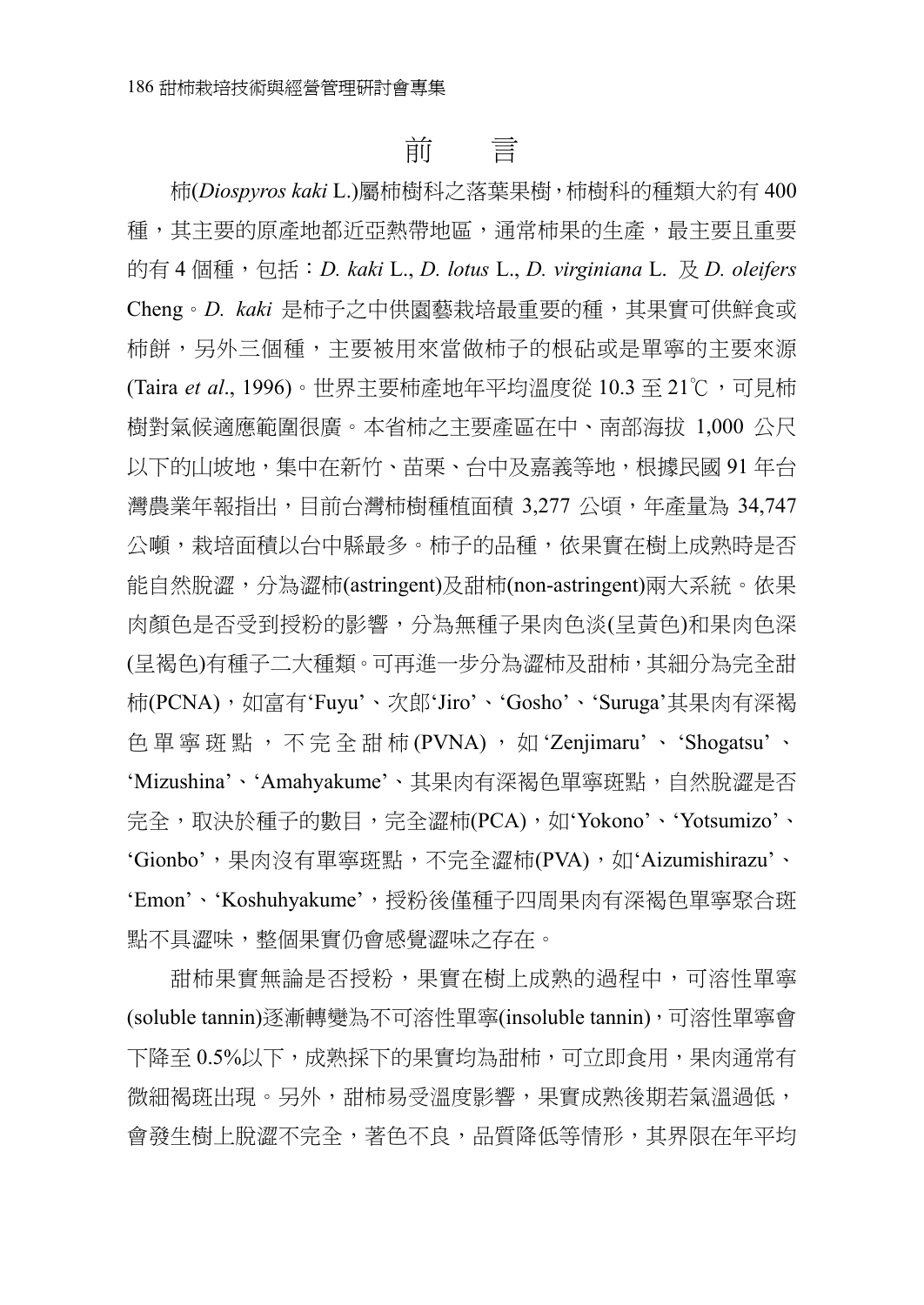溫度 14℃左右。而在果實成熟後期高溫時,肉質粗硬,著色不良。而澀 柿則於採後需進行人為脫澀方可食用。

#### 柿果可溶性單寧含量之變化

柿果可溶性單寧於生長發育期間之變化,'牛心柿'之可溶性單寧濃 度,在整個生長發育期間呈緩慢下降趨勢,換算為單果可溶性單寧含量, 牛長發育期間有逐漸累積的現象。'富有'柿則於小果期測得較高濃度之可 溶性單寧,隨著果實發育亦呈逐漸下降之現象,至生長末期,降至 0.5% 以下,此時已可供食用而不會有澀味產牛,同樣換算為果實單寧含量,'富 ㈲'柿則維持較平緩的狀態。

故'富有'甜柿可於樹上自然脫澀,採後可食的原因是:果實於生長發 育期間不再合成單寧,經稀釋作用使單寧濃度㆘降㉃不會㈲澀味的濃 度,但亦有可能其合成速率和轉變為不溶性單寧的速度乛樣。另外'牛心 柿'在成長期持續的合成單寧,此可由其果實單寧含量得到証明。Taira 學者測量不完全澀柿'平核無'和完全甜柿'次郎',發現'平核無'隨著生長 發育期間,可溶性單寧含量累積和'牛心柿'㈲類似情形。'次郎'也於小果 期測得較高濃度的可溶性單寧,隨著果實發育逐漸㆘降,含量方面同'富 ㈲'柿㆒般無明顯的累積。故澀柿及甜柿的差異可能在於單寧的合成能 力,而非脫澀效果。

觀察和單寧合成有關之酵素—PAL 活性之變化。'富有'柿在整個發 育期,PAL 活性維持平緩,目於生長後期有涿漸下降的情形;'牛心柿' 在取樣前三次皆可測得較高 PAL 活性而後維持平緩。PAL 為苯丙烷類代 謝(phenylpropanoid metabolism)的關鍵酵素,亦為單寧合成途徑之重要酵 素。推論'牛心柿'於小果期 PAL 活性高,大量累積二次代謝產物,淮一 步合成單寧物質累積於果實中,在成長中雖會下降,但仍會有澀味,故 採後需經人為脫澀方可食用。而'富有'柿在小果期 PAL 活性則低,單寧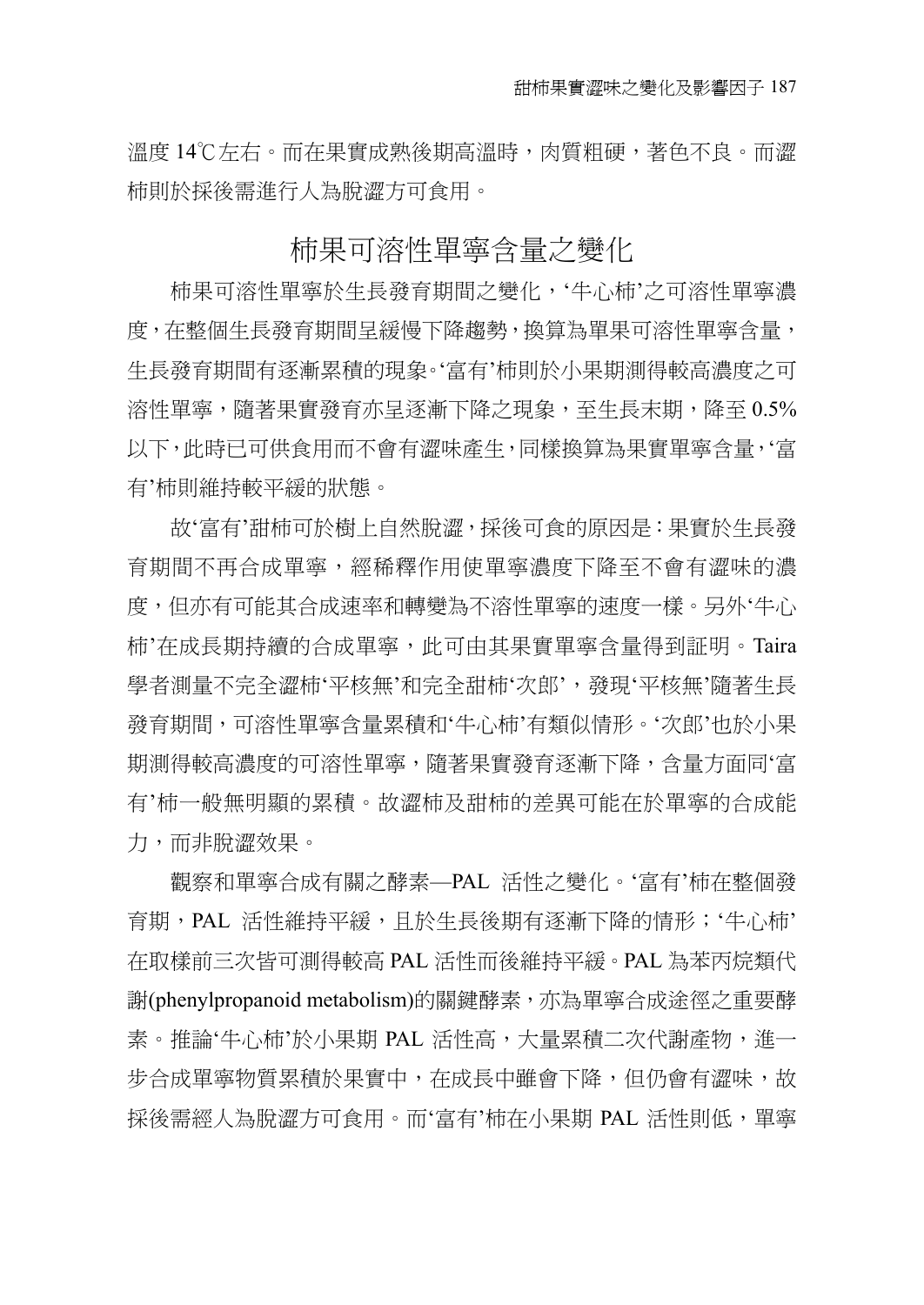量亦低,經果實成長稀釋後,濃度降至不會造成澀味之程度,故無需脫 澀即可食用。

#### 影響柿果可溶性單寧含量變化之因子

- 溫度:不同海拔甜柿於果實發育時期單寧合成量較低或可否自然脫澀受 溫度所影響。渦度的低溫會造成單寧無法順利轉變為不溶性,果 實無法脫澀,故不具商品價值。
- 光線:陽光充足與否亦會影響甜柿是否可順利脫澀可食,當日照不足時 亦會影響甜柿的脫澀能力。

㈰ 期 果 重 (g) 可溶性單寧濃度  $(%)$ 可溶性單寧含量 (g/fruit) 5/22 8.5 1.71 0.15 6/6 24.1 0.92 0.22 6/20 45.7 0.63 0.29 7/4 66.4 0.46 0.30 7/18 70.9 0.35 0.24 8/1 109.7 0.27 0.30 8/15 115.2 0.29 0.34 8/29 125.6 0.22 0.28 9/12 154.4 0.22 0.34 9/26 156.5 0.13 0.20 10/10 192.0 0.11 0.22 10/23 237.4 0.05 0.12 11/7 253.8 0.05 0.15

表 1. 富有甜柿生長期果重及單寧之變化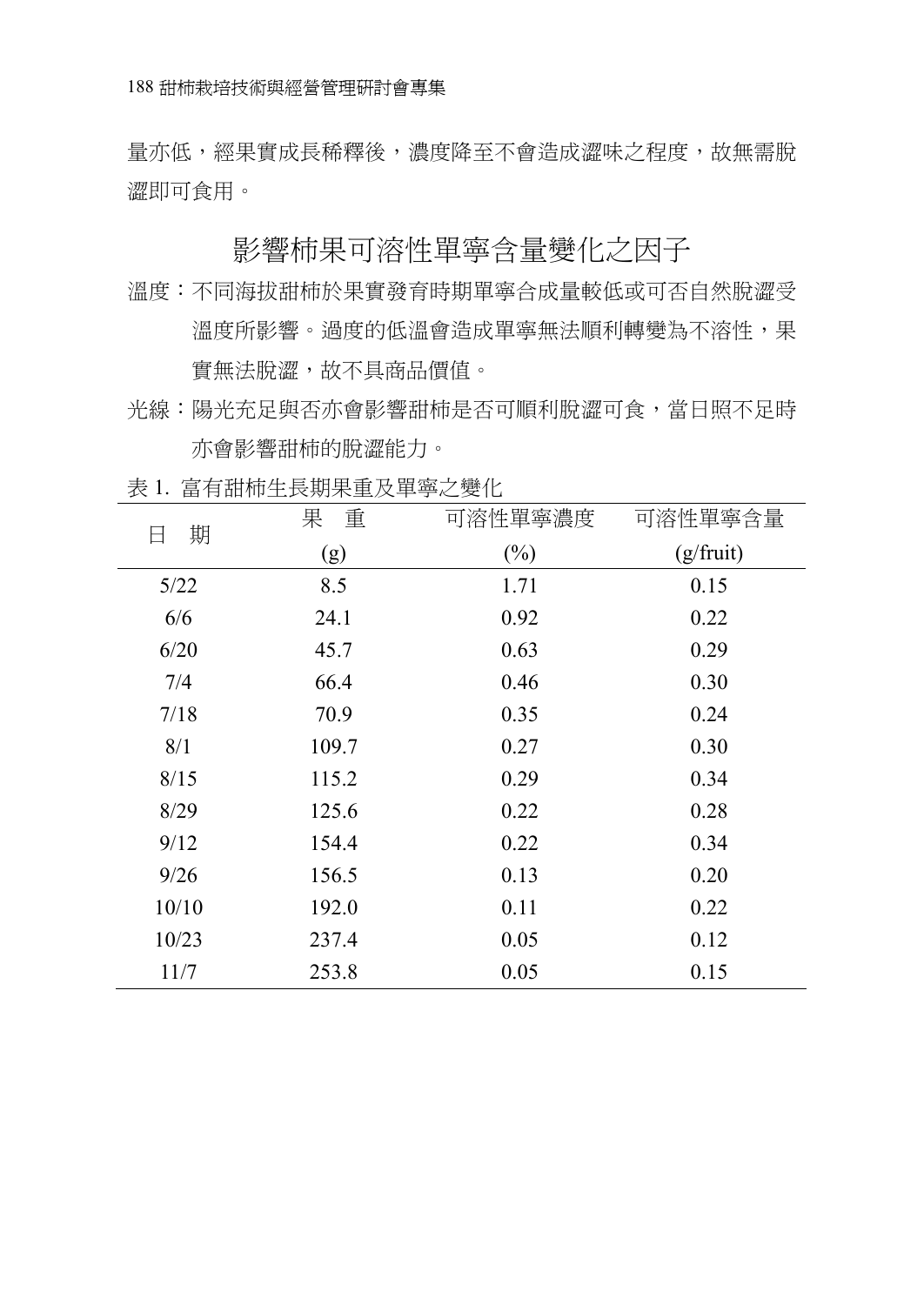

圖 1. 單寧試紙澀味指數㊞模指標與單寧濃度之關係



圖 3. '富有柿'果實生長期間單寧印及果重(g)之變化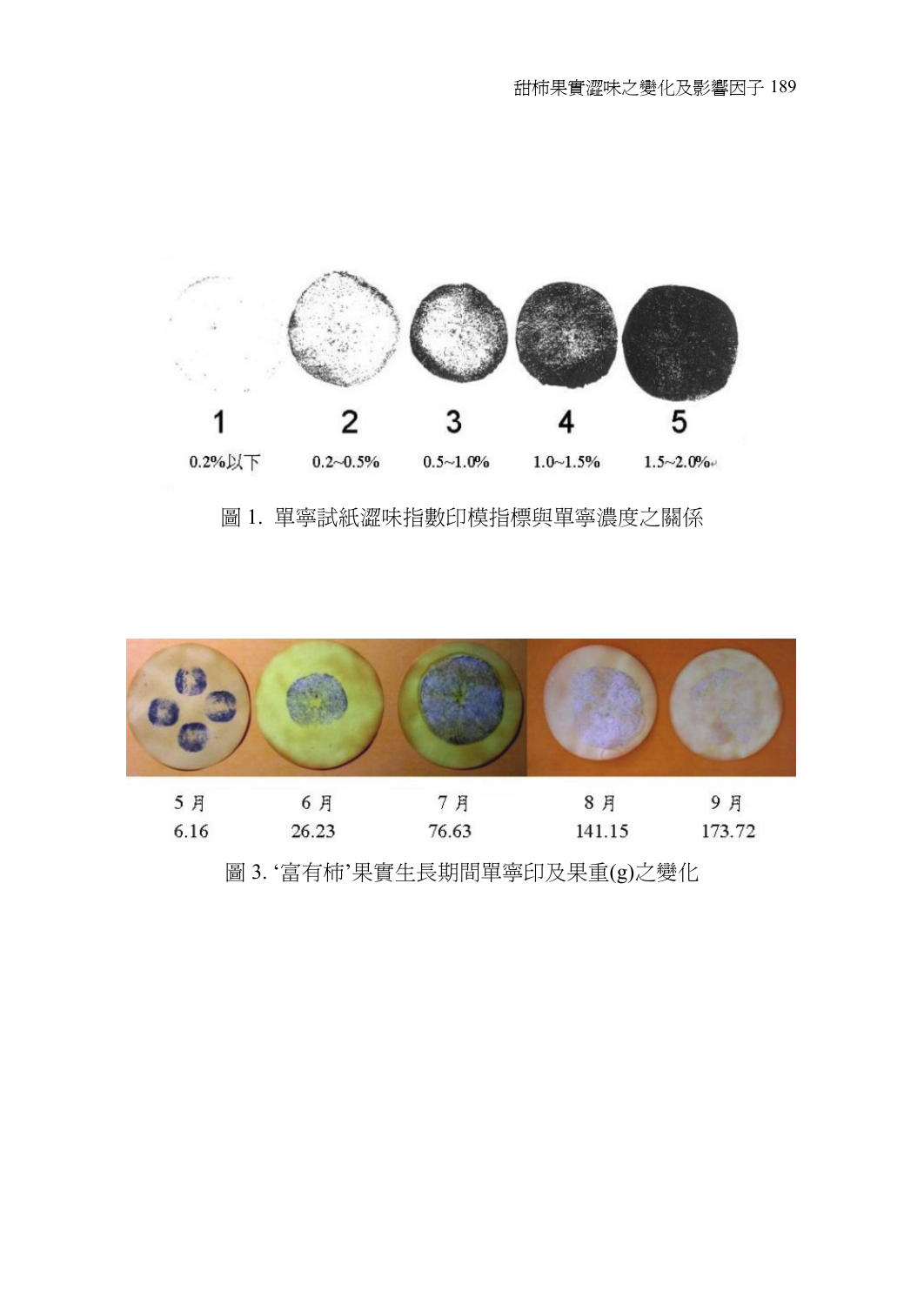

#### 圖 2. '富㈲柿'果實生長之變化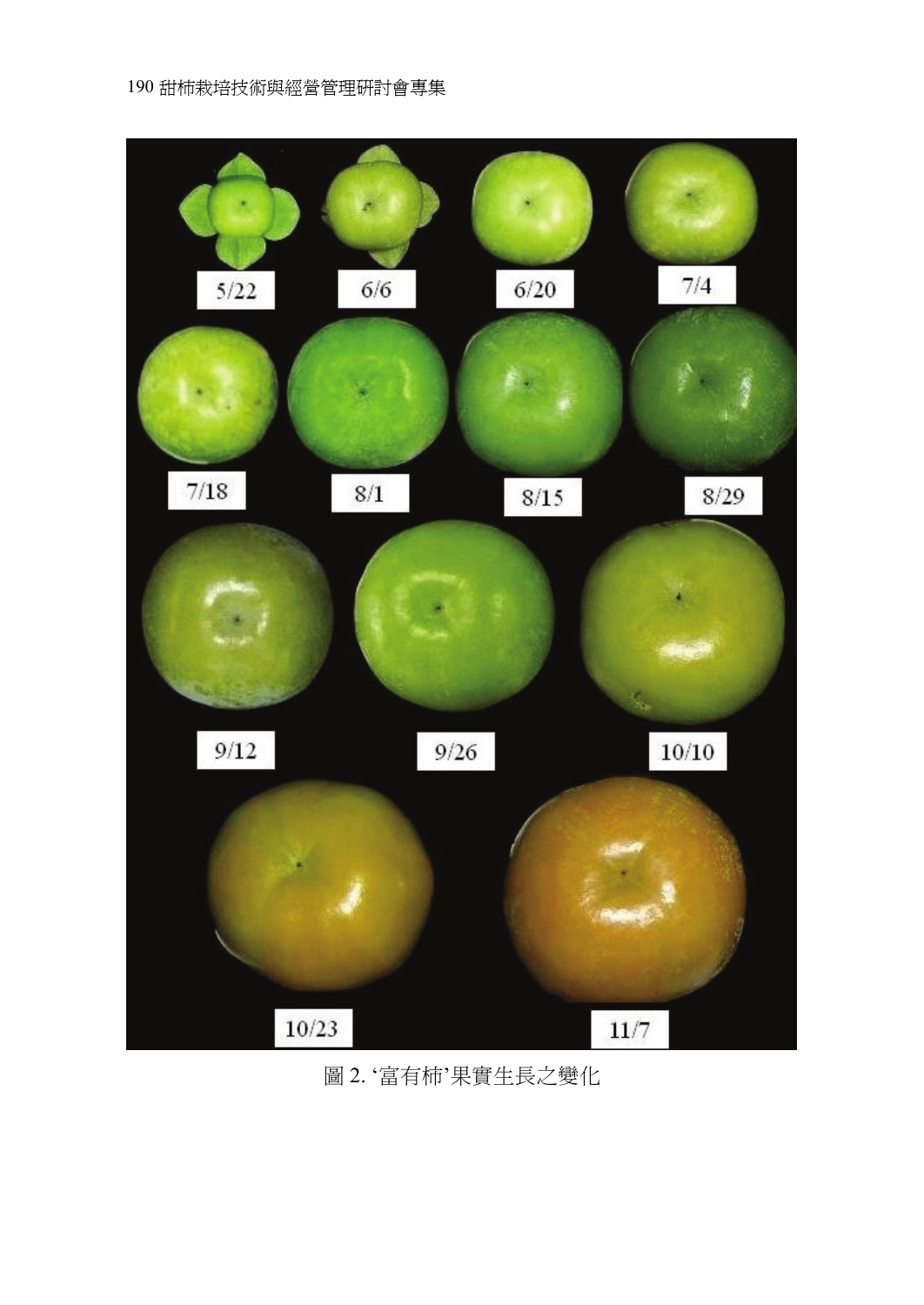## 討 論

問:

1.甜度調查是何年調查?

2.摩天嶺以本人經驗未達 14°Brix,我們的可達 16~22°Brix。 林慧玲答:

1.92 年調查之結果。

2.可能與測定及取樣部位有關,造成糖度上之差異。 詹錦輝問:

在甜柿成熟期,高海拔㆞區如遇霜害甜柿轉澀之問題?

脫澀時間於 12 月後高海拔降霜後著色不良會再次轉澀如何處理? 林慧玲答:

澀味有關之單寧該幼果初期含量多少已決定,後期應不再增加但是 否低溫會造成可溶性單寧增加,須再研究。 陳中問:

葉片採様是否於果實成熟期同時採收? 林慧玲答:

在果實達園藝成熟度之採收期,葉內之氮元素會再分配㉃果實內, 因此,正常情況下其氮濃度會遠低於 8 月份之葉片分析值 2%, 其中以高 海拔地區 12 月份採果期由於葉片遇低溫即將老化並快速掉落,此時葉片 之氮顯著低於其他低海拔之葉片。此為生長週期之變化,並無需在此階 段進行氮素之施肥補充。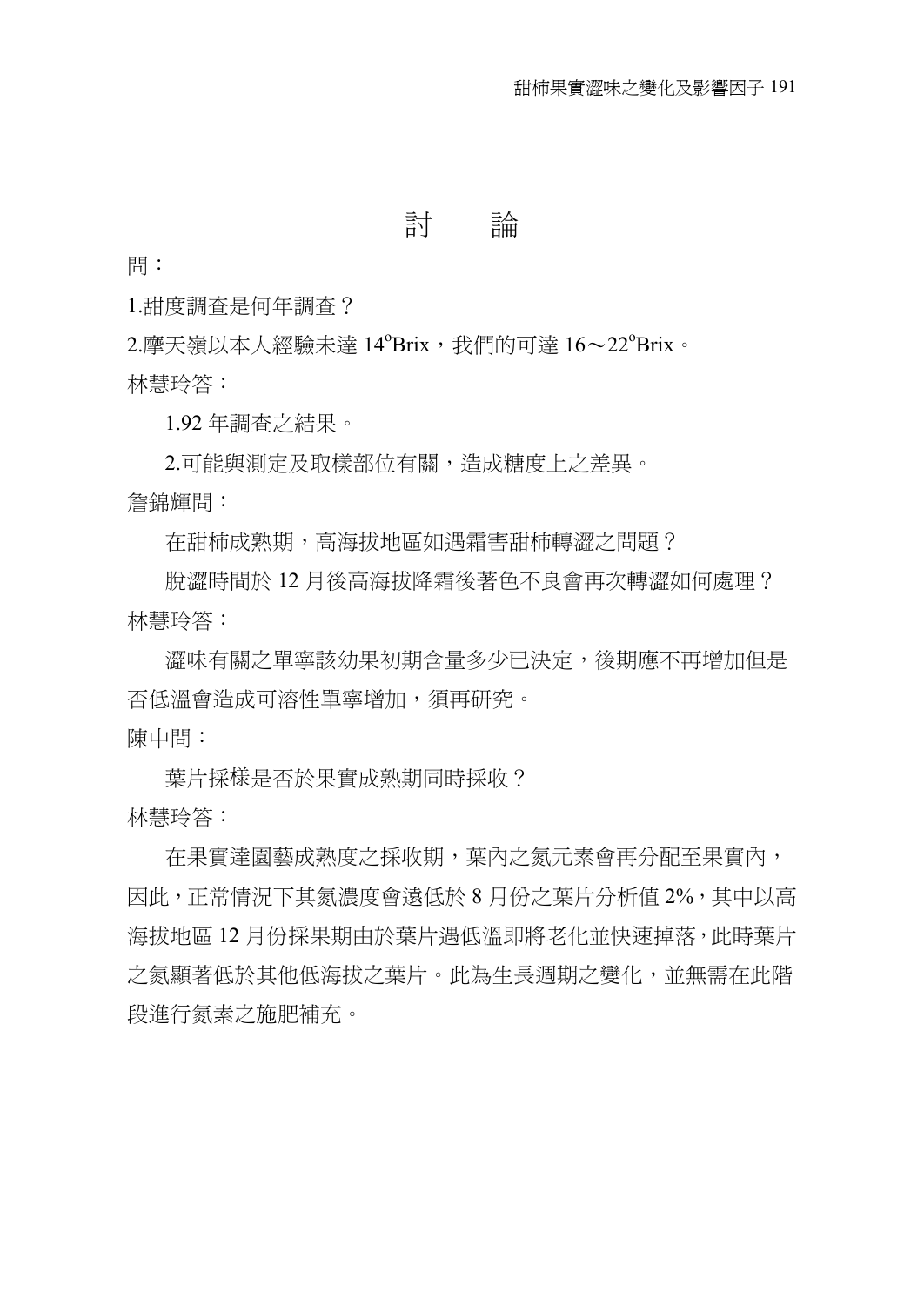# Fluctuation of Astrigency and Related Affecting Factors in 'Fuyu' Persimmon Fruits

#### Huey-Ling Lin and Ya-Lan Ruan

#### Department of Horticulture, National Chung-Hsing University

### ABSTRACT

The cultivating areas of persimmon in Taiwan are currently 2723 ha. The main sites of production are in Ho-Peing Village in Taichung county with a cultivation land of about 1500 ha and an annul yield of 2 million tons. 'Fuyu' and 'Jiro' are the two major cultivars.

The distinction between non-astringency and astringency cultivars are based on whether the fruits could complete the process of deastringency before harvesting. The astringency of fruits was closely related to the soluble tannin content. Astringent cultivar, 'Bull Heart', contained as high as 2% soluble tannin while fruit was ripe and a fluctuation of the compound within  $2 \sim 4\%$  ranges during the period of growth and development. The soluble tannin per fruit could reach 3 g in the mid-phase of fruit growth. In contrast with the non-astringent 'Fuyu' cultivar, the soluble tannin decreased from 2% in young fruits to 0.05% while fruits reached maturity. The accumulation of soluble tannin per fruit was maintained at 0.3 to 0.15 g all through the growth period. Therefore, 'Fuyu' persimmon had a relatively high soluble tannin concentration in young fruits and thus with the bitter taste, which decreased (to 0.2 %) as time went by due to the dilution effect of fruit growth. Consequently, no deastringency was necessary before eating fresh. The precipitation of soluble tannin in fruit cells was related to the ambient